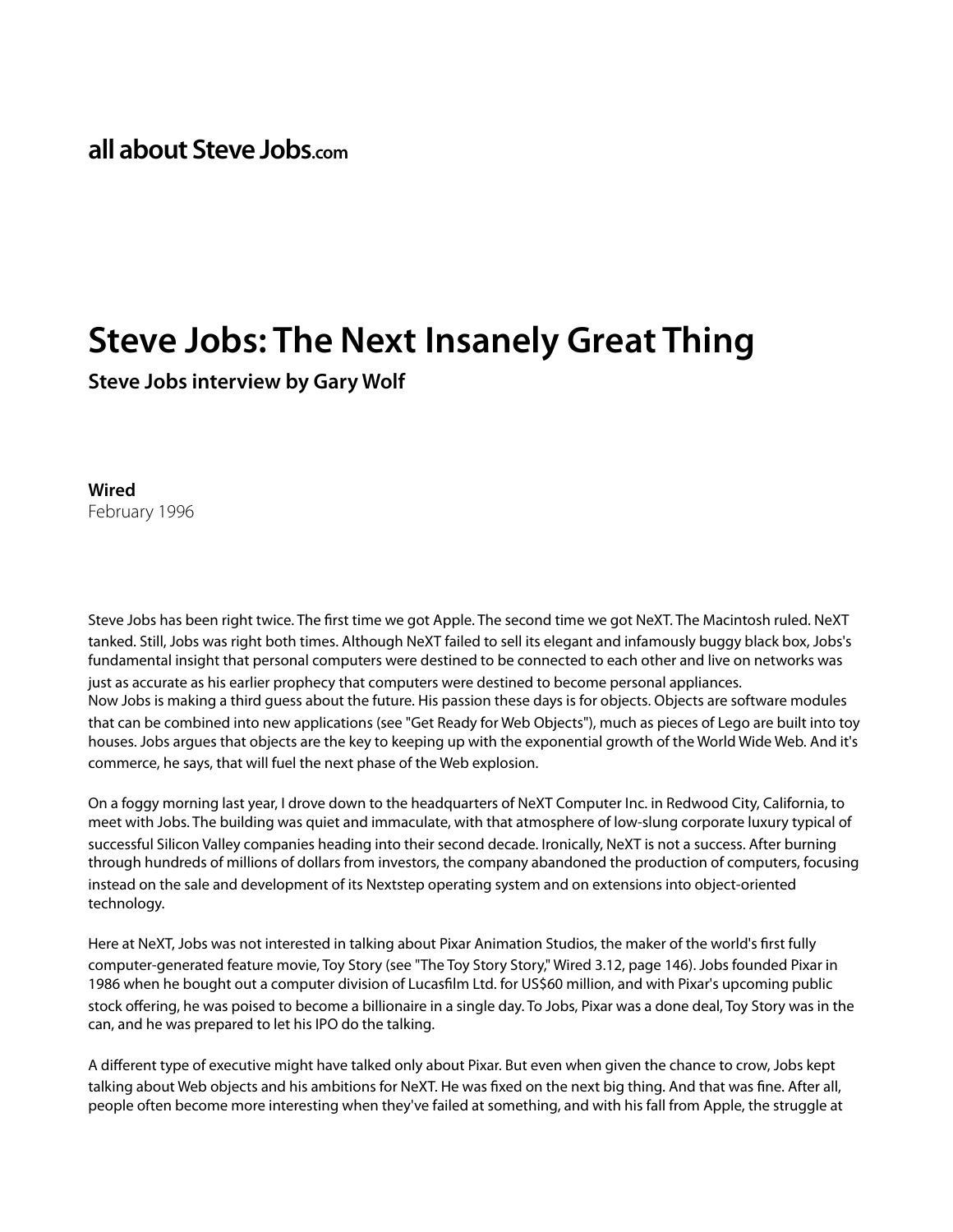NeXT, and the triumph of Pixar, Jobs is now moving into his second circuit around the wheel of fortune. What has he learned?

As we began our interview, Jobs was testy. He told me that he didn't care anymore about revolutionizing society, and that he didn't believe changes in technology could solve the most important problems we face. The future of the Web was in the hands of big corporations, he said. This was where the money was going to be made. This was where NeXT was pitching its products.

I couldn't help but wonder how this incarnation of Steve Jobs jibed with the old revolutionary of Apple and the early years of NeXT. As the conversation deepened, some of the connections slowly grew clear. Jobs's testiness faded, and he allowed himself to speculate on the democratizing effects of the Web and his hope for defending it against the threat of Microsoft. Jobs's obsession with his old rival took the form of an unusual proposal for all parties to voluntarily keep the Web simple and avoid increasingly popular client-side enhancements like HotJava.

In the old days, Jobs was an evangelist for American education and worked hard to get computers in schools. The partnership between Apple and educators was key in establishing a market for the Macintosh, while the NeXT machine was originally designed to serve primarily as a tool for students and teachers. Now, Jobs flatly concludes, technology can't help fix the problems with our education system. His new solutions are decidedly low-tech.

The new Steve Jobs scoffs at the naïve idealism of Web partisans who believe the new medium will turn every person into a publisher. The heart of the Web, he said, will be commerce, and the heart of commerce will be corporate America serving custom products to individual consumers. The implicit message of the Macintosh, as unforgettably expressed in the great "1984" commercial, was Power to the People. Jobs's vision of Web objects serves a different mandate: Give the People What They Want.

## **Wired : The Macintosh computer set the tone for 10 years. Do you think the Web may be setting the tone today?**

**Jobs** : The desktop computer industry is dead. Innovation has virtually ceased. Microsoft dominates with very little innovation. That's over. Apple lost. The desktop market has entered the dark ages, and it's going to be in the dark ages for the next 10 years, or certainly for the rest of this decade.

It's like when IBM drove a lot of innovation out of the computer industry before the microprocessor came along. Eventually, Microsoft will crumble because of complacency, and maybe some new things will grow. But until that happens, until there's some fundamental technology shift, it's just over.

The most exciting things happening today are objects and the Web. The Web is exciting for two reasons. One, it's ubiquitous. There will be Web dial tone everywhere. And anything that's ubiquitous gets interesting. Two, I don't think Microsoft will figure out a way to own it. There's going to be a lot more innovation, and that will create a place where there isn't this dark cloud of dominance.

## **Why do you think the Web has sprouted so fast?**

One of the major reasons for the Web's proliferation so far is its simplicity. A lot of people want to make the Web more complicated. They want to put processing on the clients, they want to do this and that. I hope not too much of that happens too quickly.

It's much like the old mainframe computing environment, where a Web browser is like a dumb terminal and the Web server is like the mainframe where all the processing's done. This simple model has had a profound impact by starting to become ubiquitous.

## **And objects?**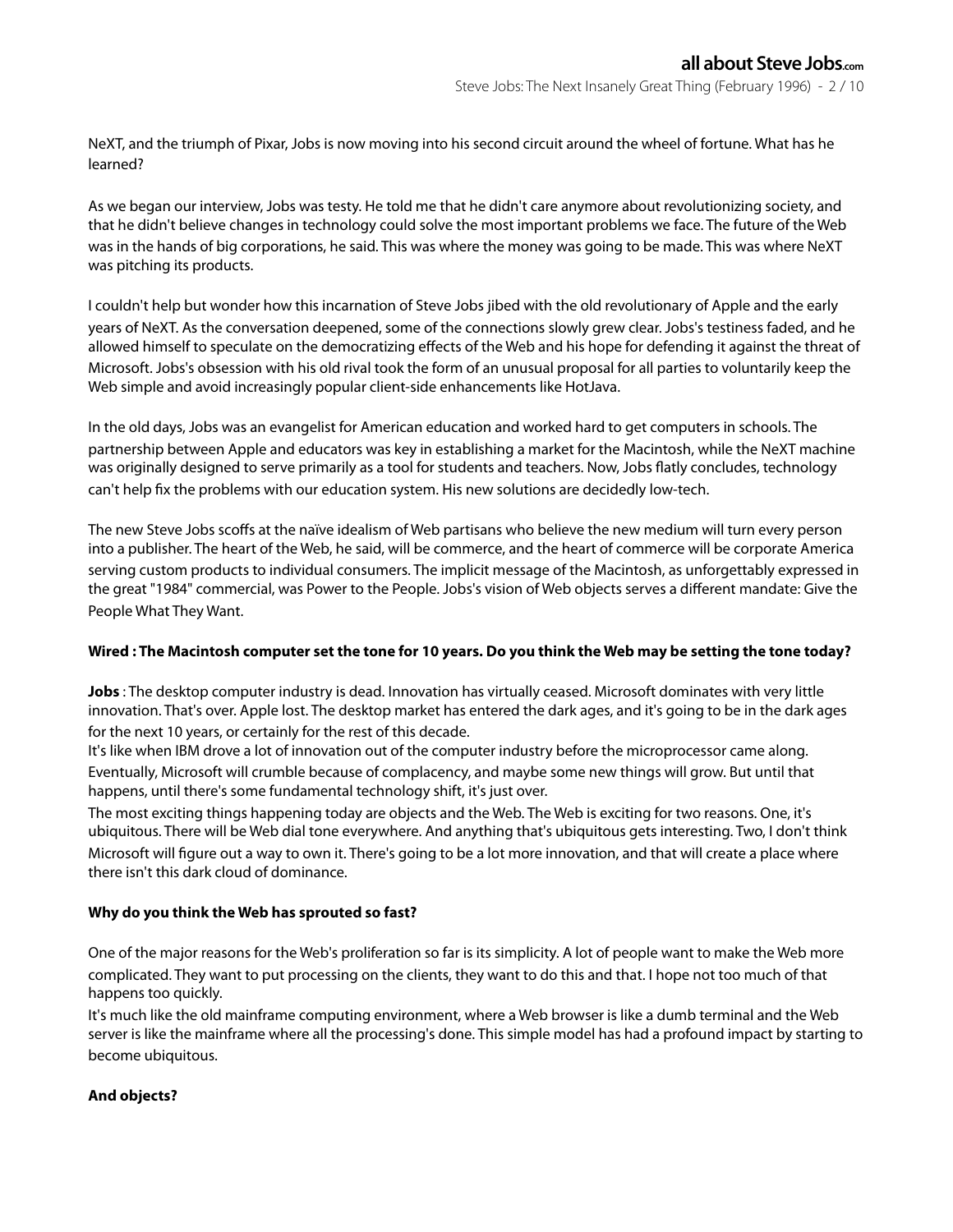When I went to Xerox PARC in 1979, I saw a very rudimentary graphical user interface. It wasn't complete. It wasn't quite right. But within 10 minutes, it was obvious that every computer in the world would work this way someday. And you could argue about the number of years it would take, and you could argue about who would be the winners and the losers, but I don't think you could argue that every computer in the world wouldn't eventually work this way. Objects are the same way. Once you understand objects, it's clear that all software will eventually be written using

objects. Again, you can argue about how many years it will take, and who the winners and losers will be during this transition, but you can't argue about the inevitability of this transition.

Objects are just going to be the way all software is going to be written in five years or pick a time. It's so compelling. It's so obvious. It's so much better that it's just going to happen.

#### **How will objects affect the Web?**

Think of all the people now bringing goods and services directly to customers through the Web. Every company that wants to vend its goods and services on the Web is going to have a great deal of custom application software to write. You're not just going to be able to buy something off the shelf. You're going to have to hook the Web into your ordermanagement systems, your collection systems. It's going to be an incredible amount of work.

The number of applications that need to be written is growing exponentially. Unless we can find a way to write them in a tenth of the time, we're toast.

The end result of objects this repackaging of software is that we can develop applications with only about 10 to 20 percent of the software development required any other way.

#### **We see how people won the battle of the desktop by owning the operating system. How does one win on the Web?**

There are three parts to the Web. One is the client, the second is the pipes, and the third is the servers.

On the client side, there's the browser software. In the sense of making money, it doesn't look like anybody is going to win on the browser software side, because it's going to be free. And then there's the typical hardware. It's possible that some people could come out with some very interesting Web terminals and sell some hardware.

On the pipe side, the RBOCs are going to win. In the coming months, you're going to see a lot of them offering a service for under \$25 a month. You get ISDN strung into your den, you get a little box to hook it into your PC, and you get an Internet account, which is going to be very popular. The RBOCs are going to be the companies that get you on the Web. They have a vested interest in doing that. They'd like to screw the cable companies; they'd like to preserve the customers. This is all happening right now. You don't see it. It's under the ground like the roots of a tree, but it's going to

spring up and you're going to see this big tree within a few years. As for the server market, companies like Sun are doing a nice business selling servers. But with Web server software, no one company has more than a single-digit market share yet. Netscape sells hardly any, because you can get free publicdomain software and it's very good. Some people say that it's even better than what you can buy.

Our company decided that people are going to layer stuff above this very simple Web server to help others build Web applications, which is where the bottleneck is right now. There's some real opportunity there for making major contributions and a lot of money. That's what WebObjects is all about.

#### **What other opportunities are out there?**

Who do you think will be the main beneficiary of the Web? Who wins the most?

#### **People who have something -**

To sell!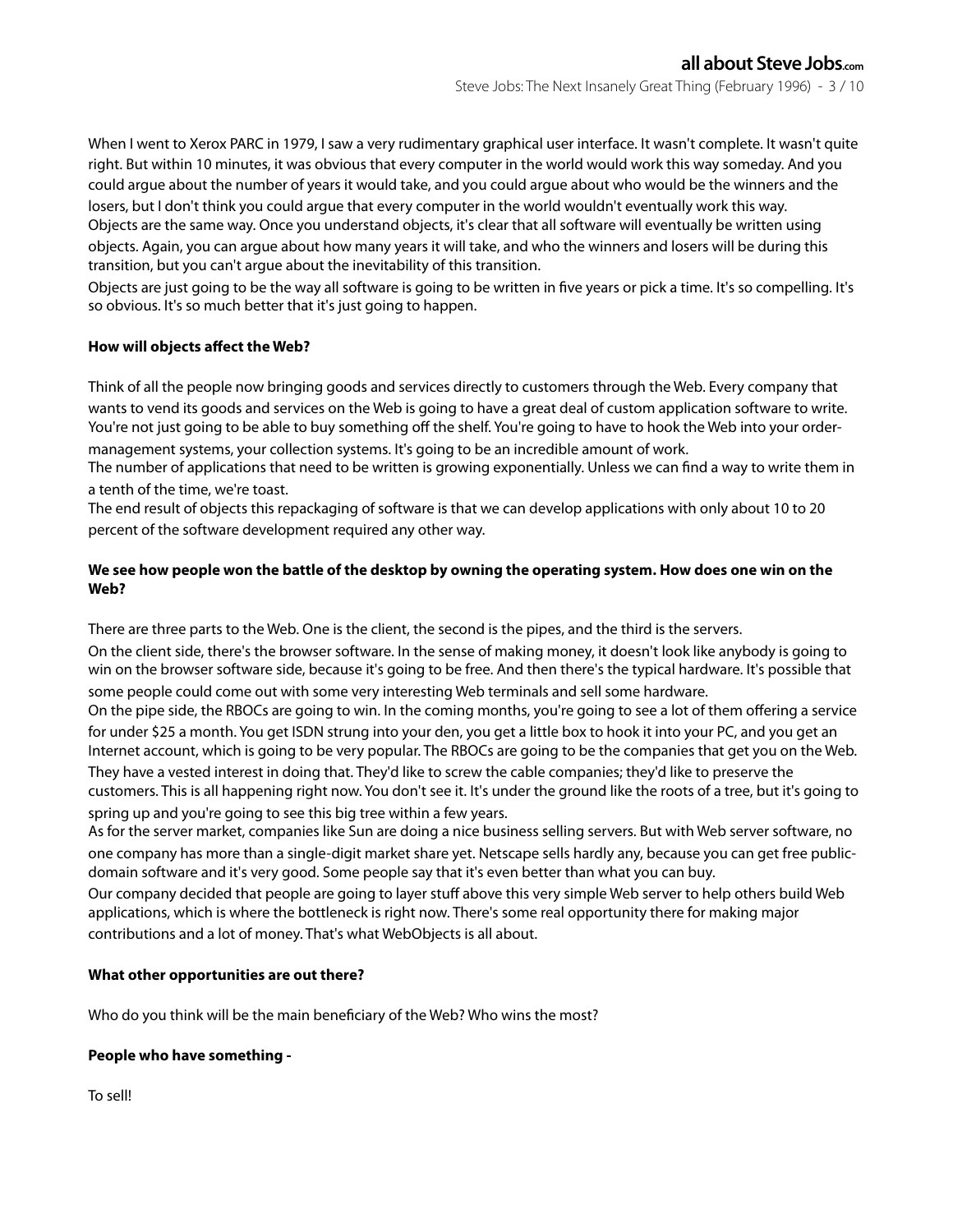## **To share.**

To sell!

## **You mean publishing?**

It's more than publishing. It's commerce. People are going to stop going to a lot of stores. And they're going to buy stuff over the Web!

## **What about the Web as the great democratizer?**

If you look at things I've done in my life, they have an element of democratizing. The Web is an incredible democratizer. A small company can look as large as a big company and be as accessible as a big company on the Web. Big companies spend hundreds of millions of dollars building their distribution channels. And the Web is going to completely neutralize that advantage.

#### **What will the economic landscape look like after that democratic process has gone through another cycle?**

The Web is not going to change the world, certainly not in the next 10 years. It's going to augment the world. And once you're in this Web-augmented space, you're going to see that democratization takes place. The Web's not going to capture everybody. If the Web got up to 10 percent of the goods and services in this country, it would be phenomenal. I think it'll go much higher than that. Eventually, it will become a huge part of the economy.

#### **What's the biggest surprise this technology will deliver?**

The problem is I'm older now, I'm 40 years old, and this stuff doesn't change the world. It really doesn't.

## **That's going to break people's hearts.**

I'm sorry, it's true. Having children really changes your view on these things. We're born, we live for a brief instant, and we die. It's been happening for a long time. Technology is not changing it much if at all.

These technologies can make life easier, can let us touch people we might not otherwise. You may have a child with a birth defect and be able to get in touch with other parents and support groups, get medical information, the latest experimental drugs. These things can profoundly influence life. I'm not downplaying that. But it's a disservice to constantly put things in this radical new light that it's going to change everything. Things don't have to change the world to be important.

The Web is going to be very important. Is it going to be a life-changing event for millions of people? No. I mean, maybe. But it's not an assured Yes at this point. And it'll probably creep up on people.

It's certainly not going to be like the first time somebody saw a television. It's certainly not going to be as profound as when someone in Nebraska first heard a radio broadcast. It's not going to be that profound.

#### **Then how will the Web impact our society?**

We live in an information economy, but I don't believe we live in an information society. People are thinking less than they used to. It's primarily because of television. People are reading less and they're certainly thinking less. So, I don't see most people using the Web to get more information. We're already in information overload. No matter how much information the Web can dish out, most people get far more information than they can assimilate anyway.

#### **The problem is television?**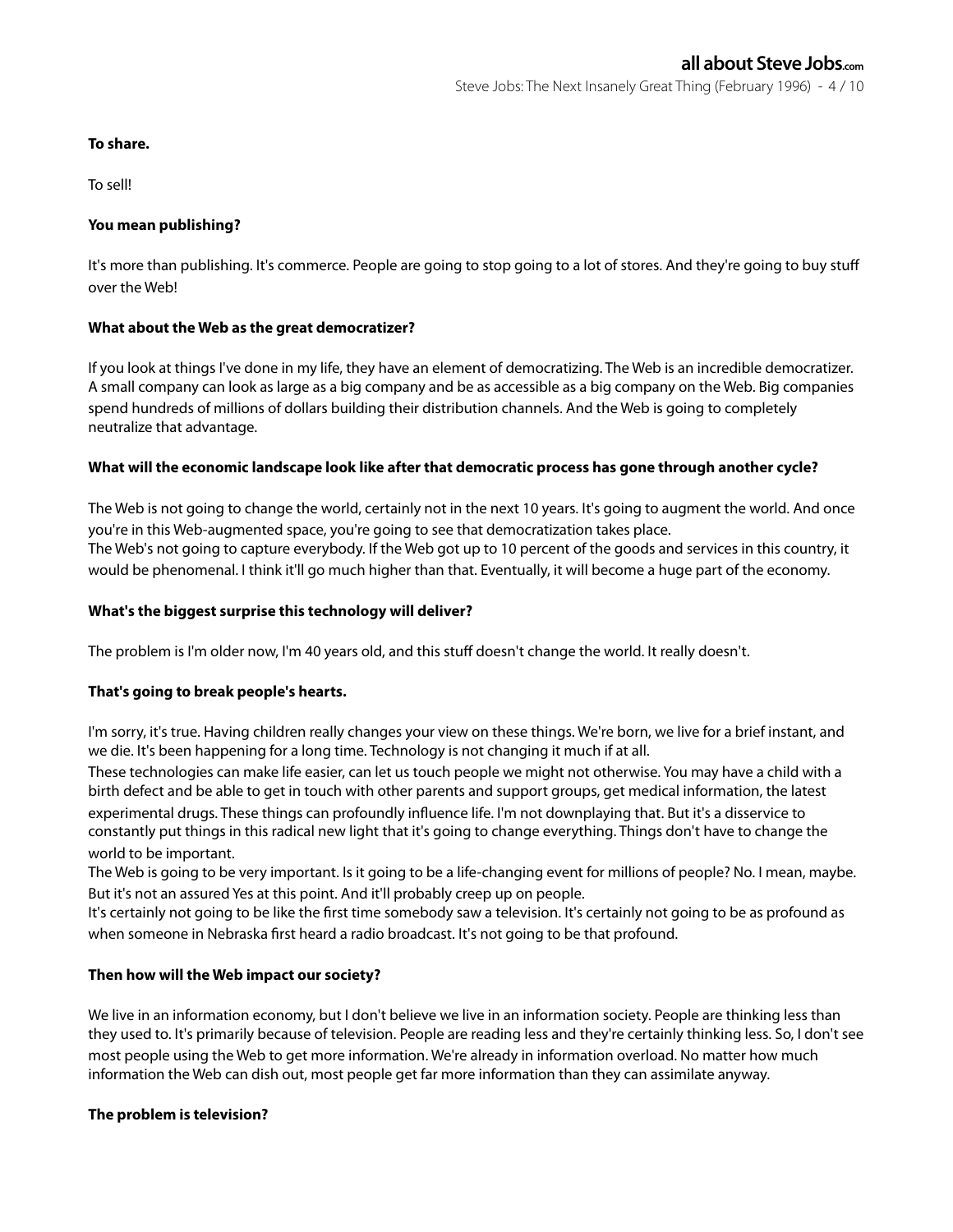When you're young, you look at television and think, There's a conspiracy. The networks have conspired to dumb us down. But when you get a little older, you realize that's not true. The networks are in business to give people exactly what they want. That's a far more depressing thought. Conspiracy is optimistic! You can shoot the bastards! We can have a revolution! But the networks are really in business to give people what they want. It's the truth.

#### **So Steve Jobs is telling us things are going to continue to get worse.**

They are getting worse! Everybody knows that they're getting worse! Don't you think they're getting worse?

# **I do, but I was hoping I could come here and find out how they were going to get better. Do you really believe that the world is getting worse? Or do you have a feeling that the things you're involved with are making the world better?**

No. The world's getting worse. It has gotten worse for the last 15 years or so. Definitely. For two reasons. On a global scale, the population is increasing dramatically and all our structures, from ecological to economic to political, just cannot deal with it. And in this country, we seem to have fewer smart people in government, and people don't seem to be paying as much attention to the important decisions we have to make.

## **But you seem very optimistic about the potential for change.**

I'm an optimist in the sense that I believe humans are noble and honorable, and some of them are really smart. I have a very optimistic view of individuals. As individuals, people are inherently good. I have a somewhat more pessimistic view of people in groups. And I remain extremely concerned when I see what's happening in our country, which is in many ways the luckiest place in the world. We don't seem to be excited about making our country a better place for our kids. The people who built Silicon Valley were engineers. They learned business, they learned a lot of different things, but they had a real belief that humans, if they worked hard with other creative, smart people, could solve most of humankind's problems. I believe that very much.

I believe that people with an engineering point of view as a basic foundation are in a pretty good position to jump in and solve some of these problems. But in society, it's not working. Those people are not attracted to the political process. And why would somebody be?

## **Could technology help by improving education?**

I used to think that technology could help education. I've probably spearheaded giving away more computer equipment to schools than anybody else on the planet. But I've had to come to the inevitable conclusion that the problem is not one that technology can hope to solve. What's wrong with education cannot be fixed with technology. No amount of technology will make a dent.

It's a political problem. The problems are sociopolitical. The problems are unions. You plot the growth of the NEA [National Education Association] and the dropping of SAT scores, and they're inversely proportional. The problems are unions in the schools. The problem is bureaucracy. I'm one of these people who believes the best thing we could ever do is go to the full voucher system.

I have a 17-year-old daughter who went to a private school for a few years before high school. This private school is the best school I've seen in my life. It was judged one of the 100 best schools in America. It was phenomenal. The tuition was \$5,500 a year, which is a lot of money for most parents. But the teachers were paid less than public school teachers so it's not about money at the teacher level. I asked the state treasurer that year what California pays on average to send kids to school, and I believe it was \$4,400. While there are not many parents who could come up with \$5,500 a year, there are many who could come up with \$1,000 a year.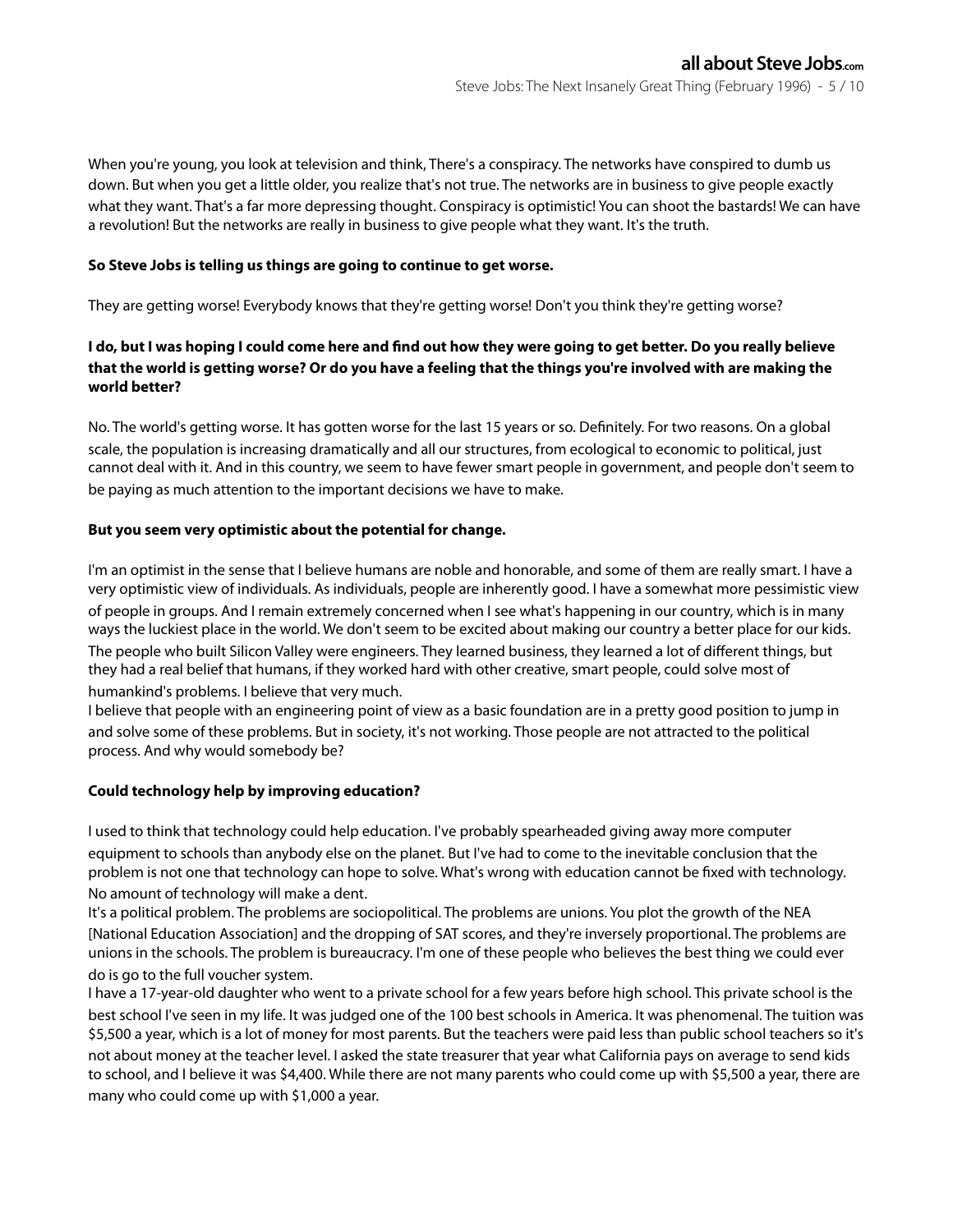If we gave vouchers to parents for \$4,400 a year, schools would be starting right and left. People would get out of college and say, "Let's start a school." You could have a track at Stanford within the MBA program on how to be the businessperson of a school. And that MBA would get together with somebody else, and they'd start schools. And you'd have these young, idealistic people starting schools, working for pennies.

They'd do it because they'd be able to set the curriculum. When you have kids you think, What exactly do I want them to learn? Most of the stuff they study in school is completely useless. But some incredibly valuable things you don't learn until you're older yet you could learn them when you're younger. And you start to think, What would I do if I set a curriculum for a school?

God, how exciting that could be! But you can't do it today. You'd be crazy to work in a school today. You don't get to do what you want. You don't get to pick your books, your curriculum. You get to teach one narrow specialization. Who would ever want to do that?

These are the solutions to our problems in education. Unfortunately, technology isn't it. You're not going to solve the problems by putting all knowledge onto CD-ROMs. We can put a Web site in every school none of this is bad. It's bad only if it lulls us into thinking we're doing something to solve the problem with education.

Lincoln did not have a Web site at the log cabin where his parents home-schooled him, and he turned out pretty interesting. Historical precedent shows that we can turn out amazing human beings without technology. Precedent also shows that we can turn out very uninteresting human beings with technology.

It's not as simple as you think when you're in your 20s that technology's going to change the world. In some ways it will, in some ways it won't.

# **If you go back five years, the Web was hardly on anybody's horizon. Maybe even three years ago, it wasn't really being taken seriously by many people. Why is the sudden rise of the Web so surprising?**

Isn't it great? That's exactly what's not happening in the desktop market.

## **Why was everyone, including NeXT, surprised, though?**

It's a little like the telephone. When you have two telephones, it's not very interesting. And three is not very interesting. And four. And, well, a hundred telephones perhaps becomes slightly interesting. A thousand, a little more. It's probably not until you get to around ten thousand telephones that it really gets interesting.

Many people didn't foresee, couldn't imagine, what it would be like to have a million, or a few tens of thousands of Web sites. And when there were only a hundred, or two hundred, or when they were all university ones, it just wasn't very interesting. Eventually, it went beyond this critical mass and got very interesting very fast. You could see it. And people said, "Wow! This is incredible."

The Web reminds me of the early days of the PC industry. No one really knows anything. There are no experts. All the experts have been wrong. There's a tremendous open possibility to the whole thing. And it hasn't been confined, or defined, in too many ways. That's wonderful.

There's a phrase in Buddhism,"Beginner's mind." It's wonderful to have a beginner's mind.

## **Earlier, you seemed to say there's a natural affinity between the Web and objects. That these two things are going to come together and make something very new, right?**

Let's try this another way. What might you want to do on a Web server? We can think of four things:

One is simple publishing. That's what 99 percent of the people do today. If that's all you want to do, you can get one of a hundred free Web-server software packages off the Net and just use it. No problem. It works fine. Security's not a giant issue because you're not doing credit card transactions over the Web.

The next thing you can do is complex publishing. People are starting to do complex publishing on the Web very simple forms of it. This will absolutely explode in the next 12 to 18 months. It's the next big phase of the Web. Have you seen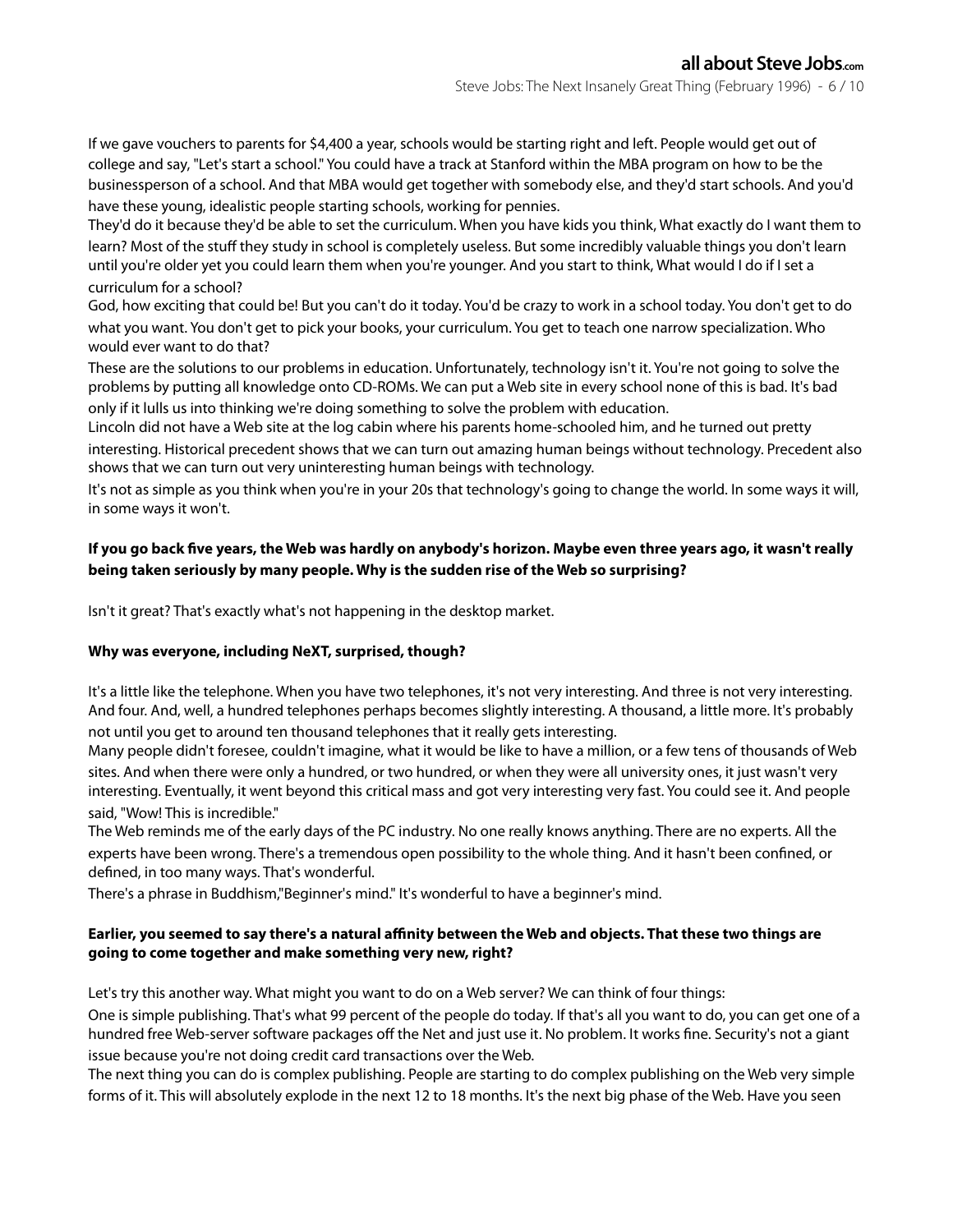the Federal Express Web site where you can track a package? It took Federal Express about four months to write that program and it's extremely simple. Four months. It would be nice to do that in four days, or two days, or one day. The third thing is commerce, which is even harder than complex publishing because you have to tie the Web into your order-management system, your collection system, things like that. I think we're still two years away. But that's also going to be huge.

Last is internal Web sites. Rather than the Internet, it's intranet. Rather than write several different versions of an application for internal consumption one for Mac, one for PC, one for Unix people can write a single version and have a cross-platform product. Everybody uses the Web. We're going to see companies have dozens if not hundreds of Web servers internally as a means to communicate with themselves.

Three of those four functions of the Web require custom applications. And that's what we do really well with objects. Our new product, WebObjects, allows you to write Web applications 10 times faster.

#### **How does the Web affect the economy?**

We live in an information economy. The problem is that information's usually impossible to get, at least in the right place, at the right time.

The reason Federal Express won over its competitors was its package-tracking system. For the company to bring that package-tracking system onto the Web is phenomenal. I use it all the time to track my packages. It's incredibly great. Incredibly reassuring. And getting that information out of most companies is usually impossible.

But it's also incredibly difficult to give information. Take auto dealerships. So much money is spent on inventory billions and billions of dollars. Inventory is not a good thing. Inventory ties up a ton of cash, it's open to vandalism, it becomes obsolete. It takes a tremendous amount of time to manage. And, usually, the car you want, in the color you want, isn't there anyway, so they've got to horse-trade around. Wouldn't it be nice to get rid of all that inventory? Just have one white car to drive and maybe a laserdisc so you can look at the other colors. Then you order your car and you get it in a week.

Today a dealer says, "We can't get your car in a week. It takes three months." And you say, "Now wait a minute, I want to order a pink Cadillac with purple leather seats. Why can't I get that in a week?" And he says, "We gotta make it." And you say, "Are you making Cadillacs today? Why can't you paint a pink one today?" And he says, "We didn't know you wanted a pink one." And you say, "OK. I'm going to tell you I want a pink one now." And he says, "We don't have any pink paint. Our paint supplier needs some lead time on that paint.'' And you say, "Is your paint supplier making paint today?" And he says, "Yeah, but by the time we tell him, it takes two weeks." And you say, "What about leather seats?" And he says, "God, purple leather. It'll take three months to get that."

You follow this back, and you find that it's not how long it takes to make stuff; it's how long it takes the information to flow through the system. And yet electronics move at the speed of light or very close to it.

So pushing information into the system is sometimes immensely frustrating, and the Web is going to be just as much of a breakthrough in terms of pushing information in as getting information out.

## **Your view about the Web is an alternative to the commonly held one that it's going to be the renaissance of personal publishing. The person who can't get published through the broadcast media will get a chance to say something.**

There's nothing wrong with that. The Web is great because that person can't foist anything on you you have to go get it. They can make themselves available, but if nobody wants to look at their site, that's fine. To be honest, most people who have something to say get published now.

**But when we ask how a person's life is changed by these technologies, pushing information to customize products makes marginal differences. You go to the store and there's a lot of different kinds of toilet paper some have tulips embossed on them and some don't. You're standing there making a choice, and you want the one with the embossed tulips.**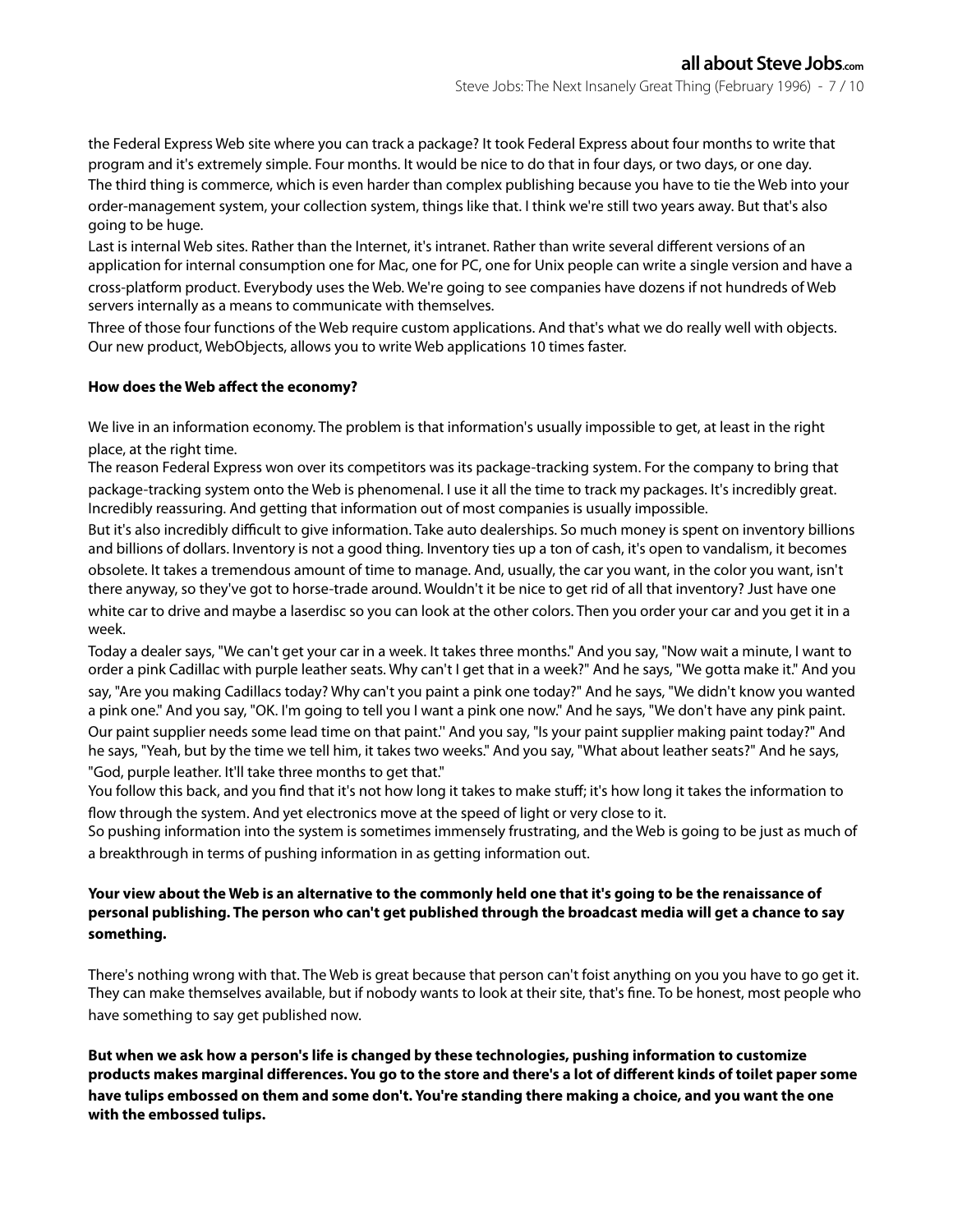I like the ones without the tulips.

#### **I do, too and unscented. But that customization is relevant to you for that second but in no other way. For the average person, the possibility to participate as a publisher or a producer has a higher value for them.**

I don't necessarily agree. The best way to think of the Web is as a direct-to-customer distribution channel, whether it's for information or commerce. It bypasses all middlemen. And, it turns out, there are a lot of middlepersons in this society. And they generally tend to slow things down, muck things up, and make things more expensive. The elimination of them is going to be profound.

## **Do you think large institutions are going to be the center of the economy, basically driving it as they are now? Some people say the big company is going to fragment.**

I don't see that. There's nothing wrong with big companies. A lot of people think big business in America is a bad thing. I think it's a really good thing. Most people in business are ethical, hard-working, good people. And it's a meritocracy. There are very visible examples in business of where it breaks down but it's probably a lot less than in most other areas of society.

## **You don't think that structural economic changes will tend to shrink the size of these large companies?**

Large companies not paying attention to change will get hurt. The Web will be one more area of significant change and those who don't pay attention will get hurt, while those who see it early enough will get rewarded. The Web is just going to be one more of those major change factors that businesses face every decade. This decade, in the next 10 years, it's going to be the Web. It's going to be one of them.

#### **But doesn't the Web foster more freedom for individuals?**

It is a leveling of hierarchy. An individual can put up a Web site that, if they put enough work into it, looks just as impressive as the largest company in the world.

I love things that level hierarchy, that bring the individual up to the same level as an organization, or a small group up to the same level as a large group with much greater resources. And the Web and the Internet do that. It's a very profound thing, and a very good thing.

#### **Yet the majority of your customers for WebObjects seem to be corporations.**

That's correct. And big ones.

#### **Does that cause you any kind of conflict?**

Sure. And that's why we're going to be giving our WebObjects software away to individuals and educational institutions for noncommercial use. We've made the decision to give it away.

Shooting the Web in the foot

#### **What do you think about HotJava and the like?**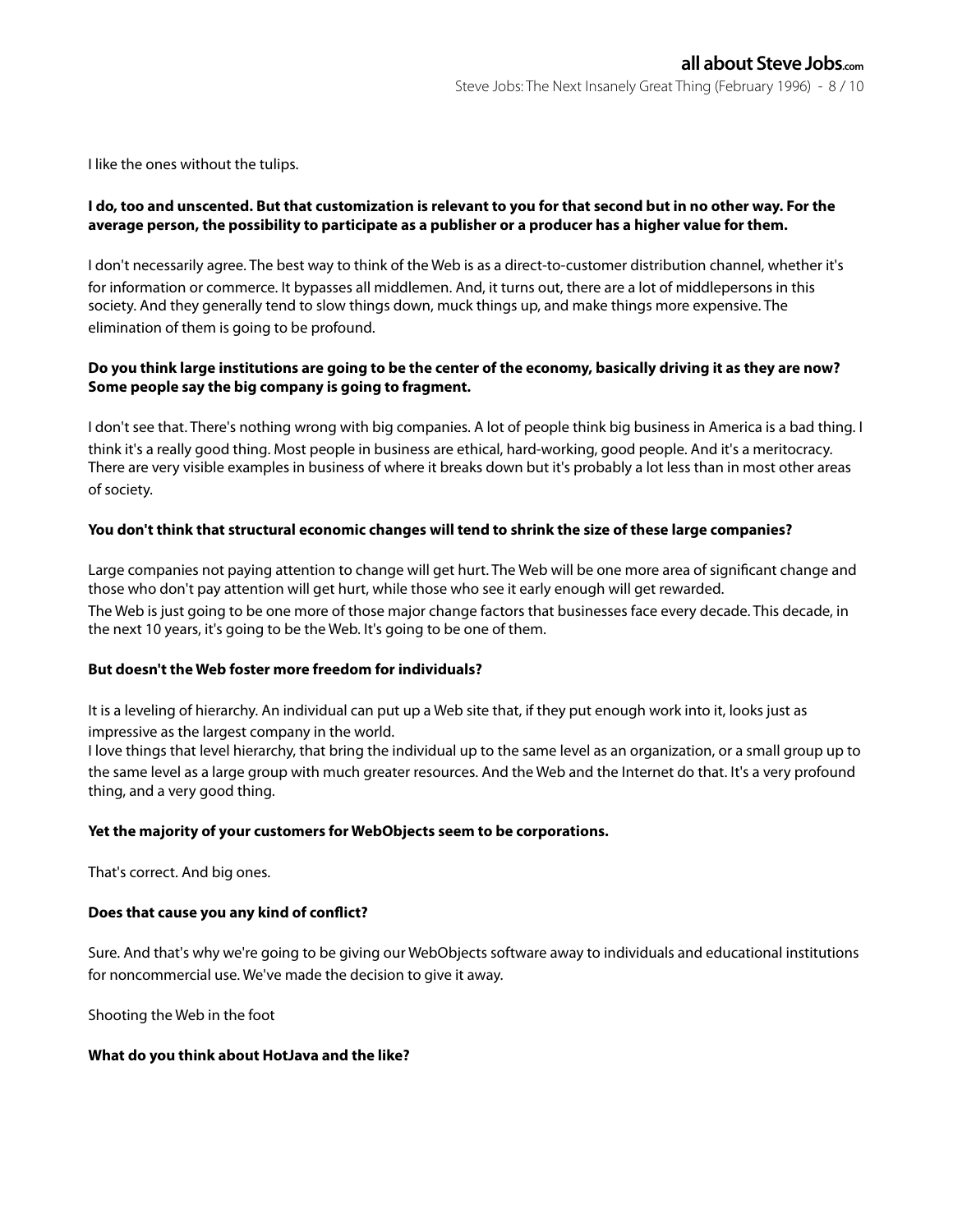It's going to take a long time for that stuff to become a standard on the Web. And that may shoot the Web in the foot. If the Web becomes too complicated, too fraught with security concerns, then its proliferation may stop or slow down. The most important thing for the Web is to stay ahead of Microsoft. Not to become more complicated.

## **That's very interesting. Java pushes the technology toward the client side. Do you find that wrong?**

In my opinion? In the next two years? It's dead wrong. Because it may slow down getting to ubiquity. And anything that slows down the Web reaching ubiquity allows Microsoft to catch up. If Microsoft catches up, it's far worse than the fact the Web can't do word processing. Those things can be fixed later.

There's a window now that will close. If you don't cross the finish line in the next two years, Microsoft will own the Web. And that will be the end of it.

## **Let's assume for a second that many people share an interest in a standard Web that provides a strong alternative to Microsoft. However, when it comes to every individual Web company or Web publisher, they have an interest in making sure that their Web site stays on the edge. I know we do at HotWired. And so we have to get people into HotJava we have to stay out there which doesn't bode well for retaining simplicity. We're going to be part of that force pushing people toward a more complicated Web, because we have no choice.**

The way you make it more complex is not by throwing stuff on the client side but by providing value, like Federal Express does, by becoming more complex on the server side.

I'm just very concerned that if the clients become smart, the first thing this will do is fracture the Web. There won't be just one standard. There'll be several; they're all going to fight; each one has its problems. So it's going to be very easy to say why just one shouldn't be the standard. And a fractured Web community will play right into Microsoft's hands. The client-server relationship should be frozen for the next two years, and we shouldn't take it much further. We should just let it be.

## **By collective agreement?**

Yeah. By collective agreement. Sure. Go for ubiquity. If Windows can become ubiquitous, so can the existing Web.

#### **How did Windows become ubiquitous?**

A force of self-interest throughout the industry made Windows ubiquitous. Compaq and all these different vendors made Windows ubiquitous. They didn't know how to spell software, but they wanted to put something on their machines. That made Windows ubiquitous.

## **So it just kind of happened.**

No, it was sort of an algorithm that got set in motion when everyone's self-interest aligned toward making this happen. And I claim that the same sort of self-interest algorithm is present on the Web. Everyone has a self-interest in making this Web ubiquitous and not having anyone own it especially not Microsoft.

## **Is the desktop metaphor going to continue to dominate how we relate to computers, or is there some other metaphor you like better?**

To have a new metaphor, you really need new issues. The desktop metaphor was invented because one, you were a stand-alone device, and two, you had to manage your own storage. That's a very big thing in a desktop world. And that may go away. You may not have to manage your own storage. You may not store much before too long.